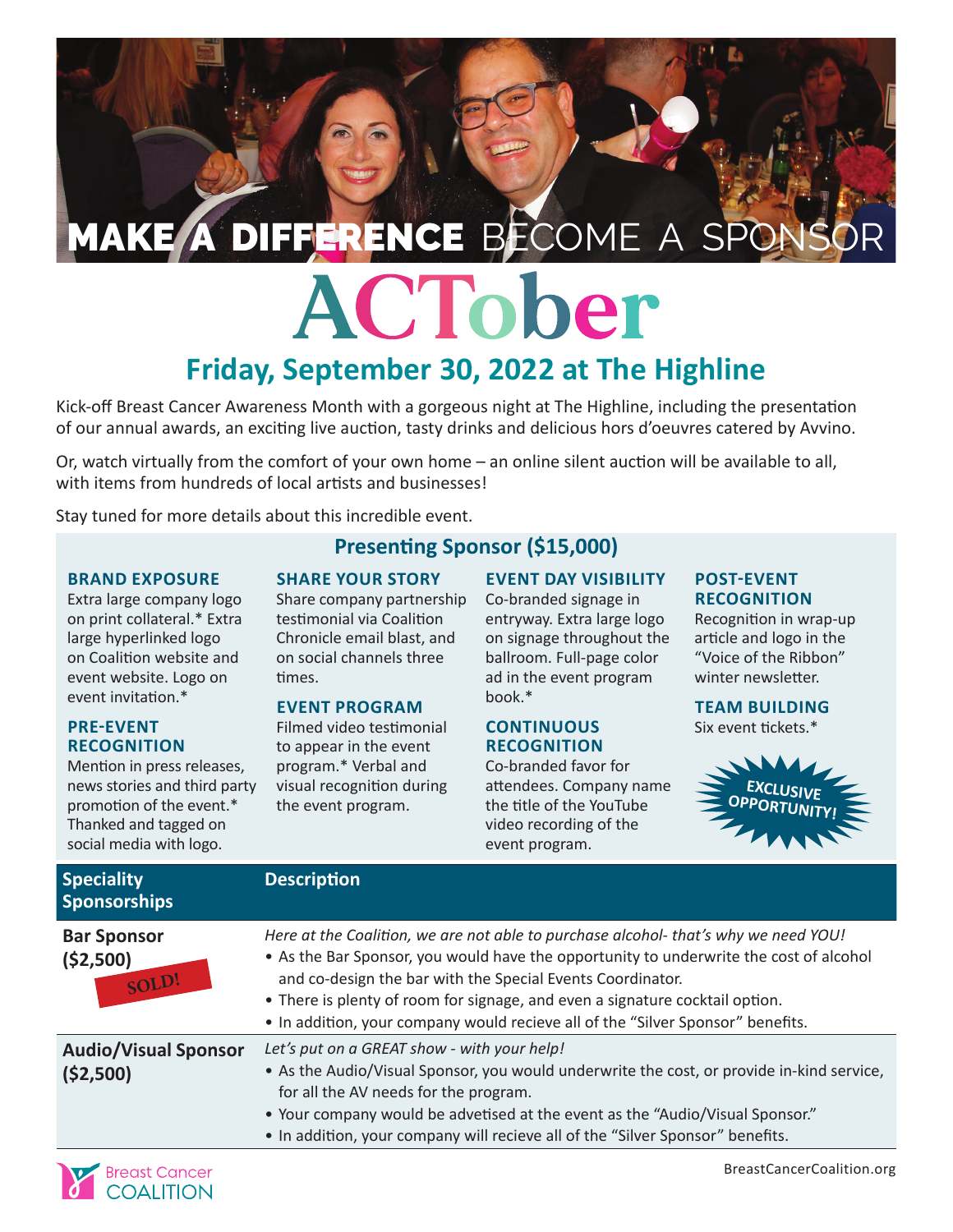### **ACTober SPONSOR OPPORTUNITIES**

| Sponsor                               | Platinum                                                                                                                                                                   | Gold                                                                                                                                | <b>Silver</b>                                                                                                                    | <b>Bronze</b>                                                                                                                                              | Pink                                                                                             |
|---------------------------------------|----------------------------------------------------------------------------------------------------------------------------------------------------------------------------|-------------------------------------------------------------------------------------------------------------------------------------|----------------------------------------------------------------------------------------------------------------------------------|------------------------------------------------------------------------------------------------------------------------------------------------------------|--------------------------------------------------------------------------------------------------|
| <b>Benefit</b>                        | (57,500)                                                                                                                                                                   | (55,000)                                                                                                                            | (\$2,500)                                                                                                                        | ( \$1,000)                                                                                                                                                 | (5500)                                                                                           |
| <b>Brand Exposure</b><br>Pre-event    | Large company<br>logo on print<br>collateral.*Large<br>hyperlinked logo<br>on Coalition<br>website and event<br>website. Logo on<br>event invitation.*<br>Mention in third | Medium company<br>logo on print<br>collateral*,<br>Coalition website<br>and event website.<br>Thanked and                           | Small company<br>logo on print<br>collateral*,<br>Coalition website<br>and event website.<br>Thanked and                         | Extra small<br>company logo on<br>print collateral*,<br>Coalition website<br>and event website.<br>Thanked on social                                       | Listing on Coalition<br>website and event<br>website.<br>Thanked on social                       |
| Recognition                           | party promotion<br>of the event.*<br>Thanked and<br>tagged on social<br>media with logo.                                                                                   | tagged on social<br>media with logo.                                                                                                | tagged on social<br>media with logo.                                                                                             | media with logo.                                                                                                                                           | media with listing.                                                                              |
| <b>Share Your Story</b>               | Share company<br>partnership<br>testimonial via<br><b>Coalition Chronicle</b><br>email blast, and on<br>social channels<br>2 times.                                        | Share company<br>partnership<br>testimonial via<br><b>Coalition Chronicle</b><br>email blast, and on<br>social channels<br>2 times. | Share company<br>partnership<br>testimonial via<br><b>Coalition Chronicle</b><br>email blast, and<br>on social channels<br>once. | Share company<br>partnership<br>testimonial on<br>social channels<br>once.                                                                                 |                                                                                                  |
| <b>Event Program</b>                  | Verbal and visual<br>recognition<br>during the event<br>program.                                                                                                           | Visual recognition<br>during the event<br>program.                                                                                  | Visual recognition<br>during the event<br>program.                                                                               |                                                                                                                                                            |                                                                                                  |
| <b>Event Day</b><br><b>Visibility</b> | Co-branded<br>signage in<br>entryway. Extra<br>large logo<br>on signage<br>throughout the<br>ballroom. Full-<br>page color ad in<br>the event program<br>book.*            | Large logo<br>on signage<br>throughout the<br>ballroom. Full-<br>page color ad in<br>the event program<br>book.*                    | Medium logo<br>on signage<br>throughout the<br>ballroom. Half-<br>page color ad in<br>book.*                                     | Small logo<br>on signage<br>throughout the<br>ballroom. Quarter<br>page color ad in<br>the event program   the event program   program book. $*$<br>book.* | Listing on signage<br>throughout the<br>ballroom. Business<br>card size color<br>ad in the event |
| <b>Continuous</b><br>Recognition      | Company name<br>the description of<br>the YouTube video<br>recording of the<br>event program.                                                                              | Company name<br>the description of<br>the YouTube video<br>recording of the<br>event program.                                       |                                                                                                                                  |                                                                                                                                                            |                                                                                                  |
| <b>Post-Event</b><br>Recognition      | Recognition in<br>wrap-up article<br>and logo in the<br>"Voice of the<br>Ribbon" winter<br>newsletter.                                                                     | Recognition by<br>logo in the "Voice<br>of the Ribbon"<br>winter newsletter.                                                        | Recognition by<br>logo in the "Voice<br>of the Ribbon"<br>winter newsletter.                                                     | Listing in the<br>"Voice of the<br>Ribbon" winter<br>newsletter.                                                                                           | Listing in the<br>"Voice of the<br>Ribbon" winter<br>newsletter.                                 |
| <b>Team Building</b>                  | 5 event tickets.*                                                                                                                                                          | 4 event tickets.*                                                                                                                   | 3 event tickets.*                                                                                                                | 2 event tickets.*                                                                                                                                          | 1 event ticket.*                                                                                 |



\* Indicates that this benefit is restricted by time/ticket availability.